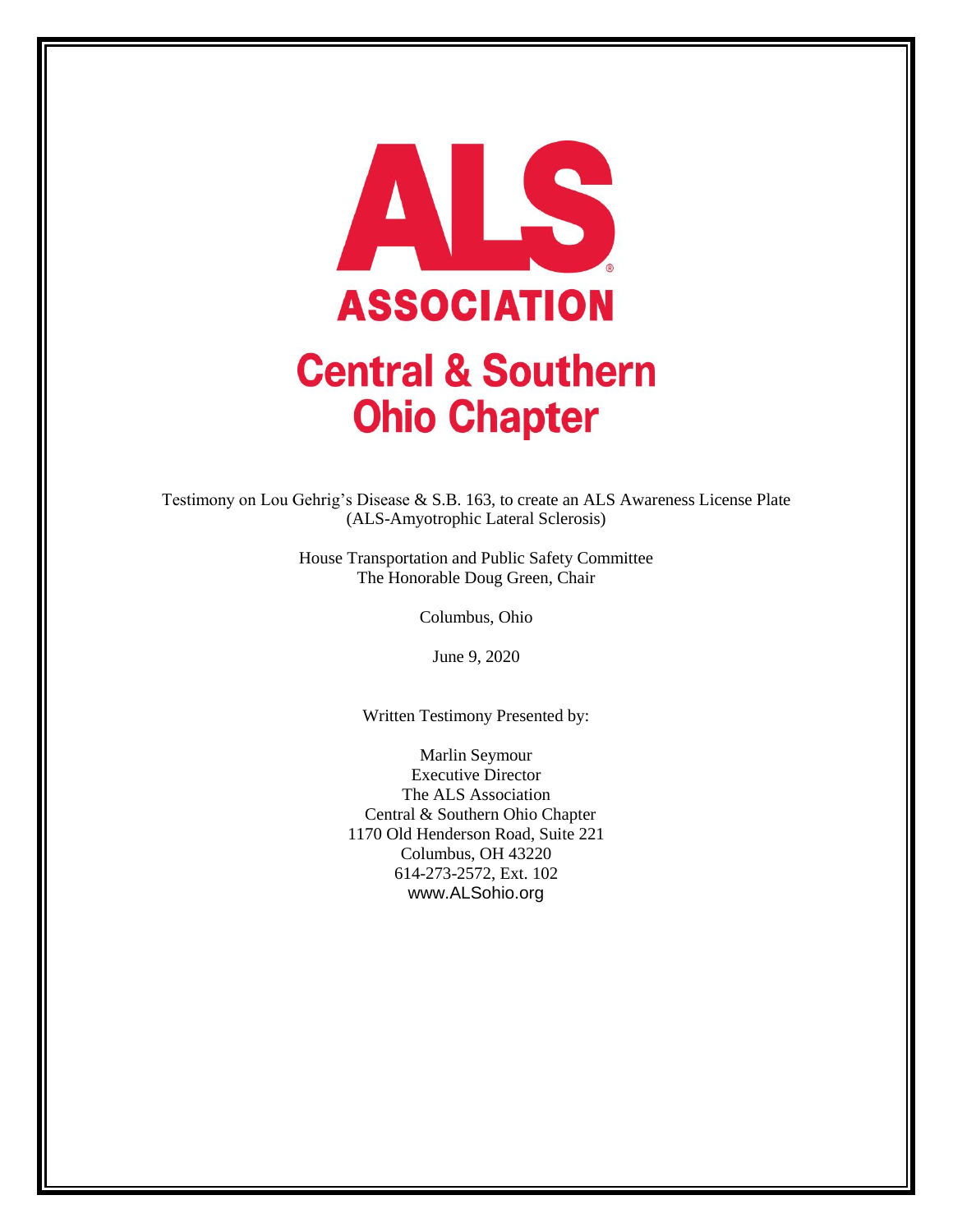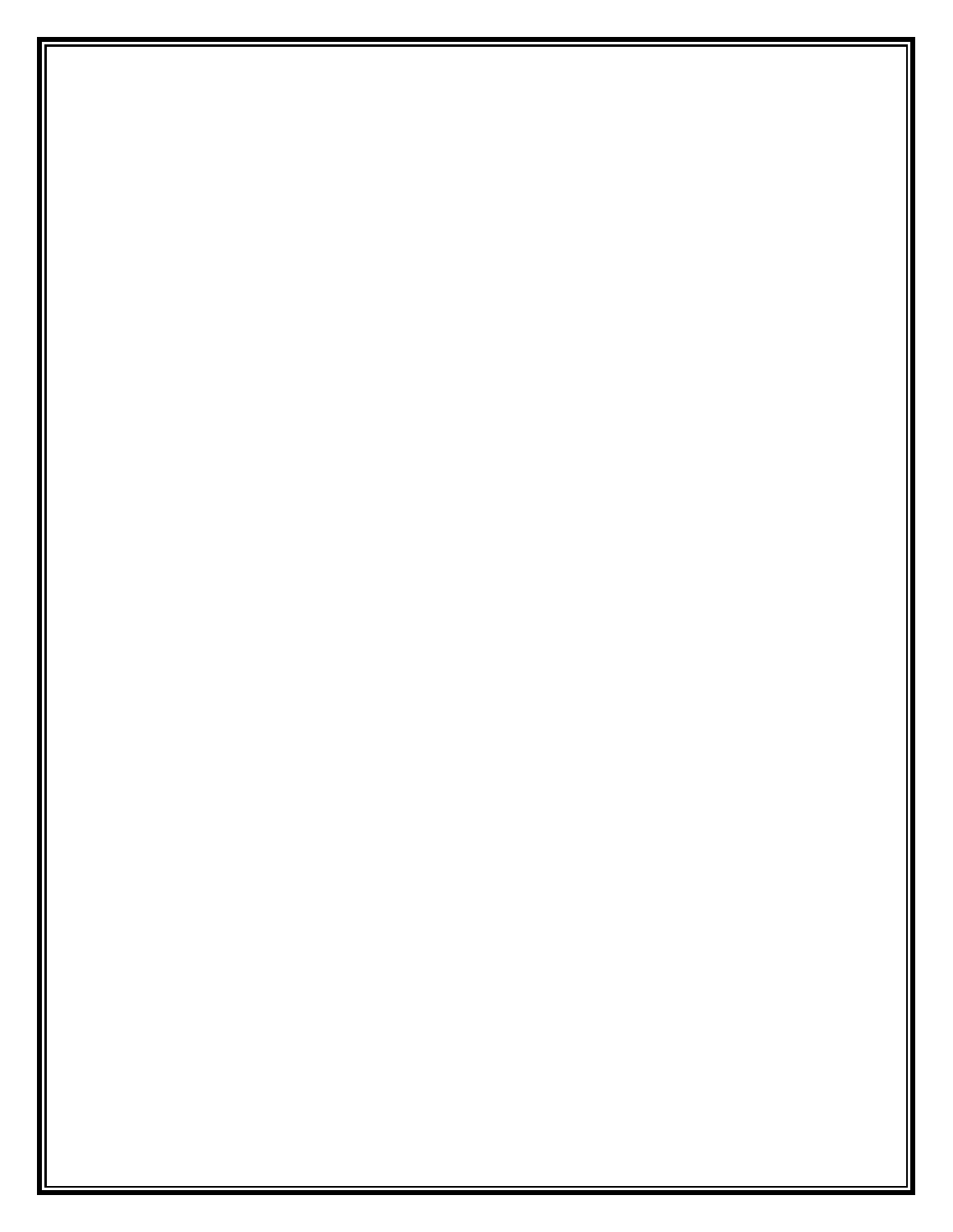Good morning Chairman Green, Vice Chairman McClain, Ranking Minority Member Sheehy and members of the Committee. My name is Marlin Seymour and I am the Executive Director of The ALS Association Central & Southern Ohio Chapter. I am here today, not only representing our local Chapter headquartered here in Columbus, but also representing The ALS Association Northern Ohio Chapter, headquartered outside of Cleveland, who have senior staff leaders joining us here today. Between the Northern Ohio Chapter, covering 33 counties and the Central & Southern Ohio Chapter, covering 55 counties, we reach across all boundaries of the state, providing **FREE** services and support to those with ALS. We are here today representing people with ALS in Ohio in support of Senate Bill 163, to create a license plate to raise awareness of ALS and funds…for our mission…

### *"to discover treatments and a cure for ALS, and to serve, advocate for and empower people affected by the ALS to live their lives to the fullest."*

Mr. Chairman, thank you for allowing us to testify. We would like to recognize and thank Sen. Stephanie Kunze for introducing Senate Bill 163 and for her strong desire to support the ALS community. We also thank Senate co-sponsors Antonio, Yuko, Fedor (pronounced Fedder), Schaffer, and Williams. I would also like to acknowledge the early efforts on this project back in 2006 by our Board Member and ALS patient Rob Harklau, who passed away in August of 2011 and the more recent efforts of ALS Patient Dennis Ursetti of the Northern Ohio Chapter. In addition, I'd like to thank ALS patient Shelley Few – who testified before the House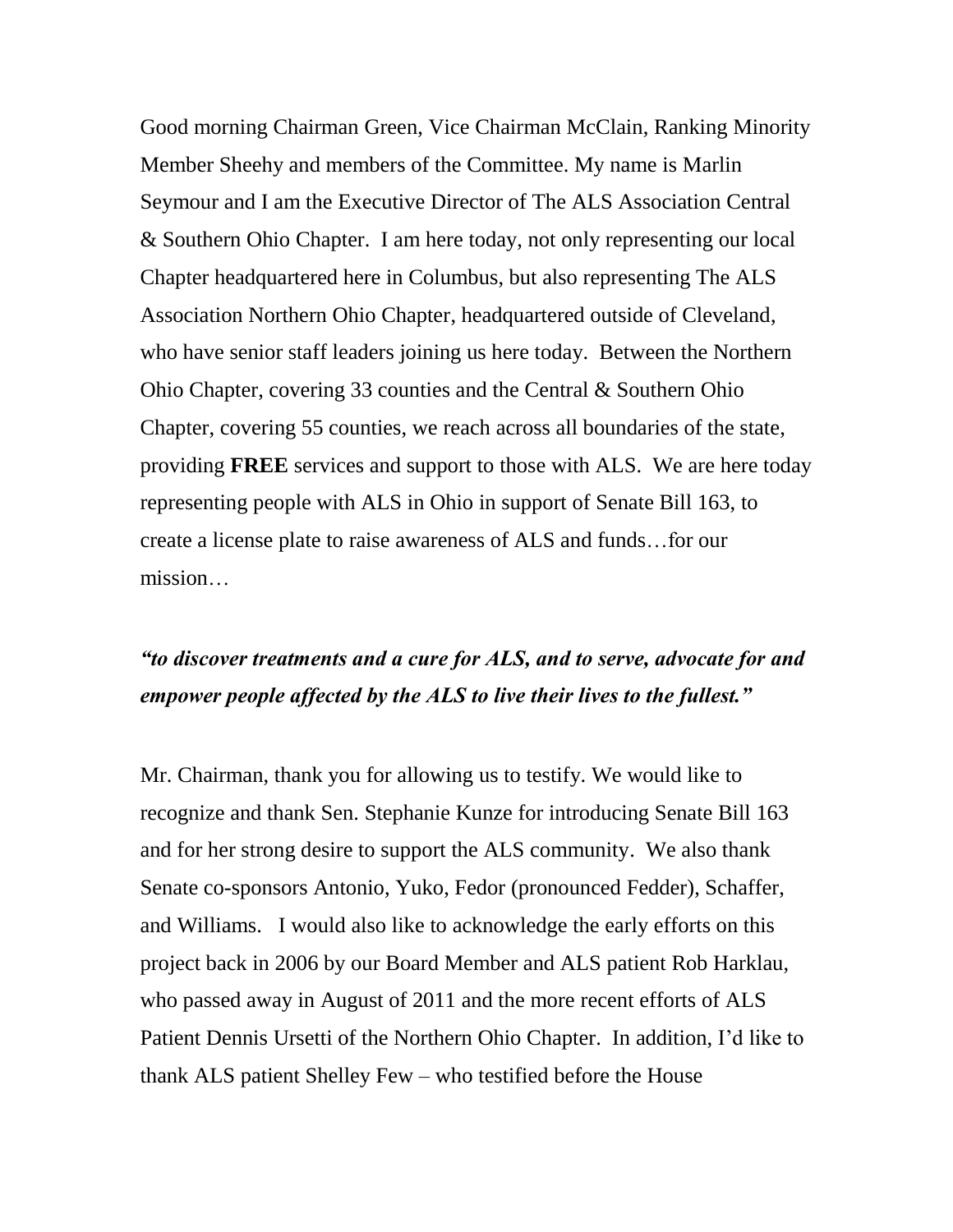Transportation Committee in May 2019 on House Bill 227, related to the same topic and before the Senate Transportation, Commerce & Workforce Committee in November of 2019 and January this year. I'm also here today representing ALS patient Becky Rottier who testified before the Senate Transporation, Commerce & Workforce Committee in January of this year, as well. Although they would like to be here today, testifying in person as they have in the past, due to COVID-19, they are staying home in order to stay safe. These past opportunities to testify have been stepping stones toward continuing to raise awareness within the Ohio legislature and with the public at large, about this devastating and terminal illness.

Amyotrophic Lateral Sclerosis or ALS, robs people of their ability to perform the every day things that you and I take for granted, such as getting dressed, eating and sometimes even speaking or blinking an eye. Someone diagnosed with ALS will likely lose their ability to walk, move their arms, talk, and even breathe. ALS is a fatal illness and the average life expectancy for a person with ALS is two to five years from the time of diagnosis**.** The disease does not discriminate in who it strikes, and can impact anyone at anytime, regardless of their age, gender, race or ethnicity.

**Did you know that those who serve in the military are twice as likely to develop ALS??** Because of this disturbing finding, the Department of Defense in 2007, created the ALS Research Program and every year since that date, the U.S. Congress has appropriated money within the DOD, specifically for ALS research.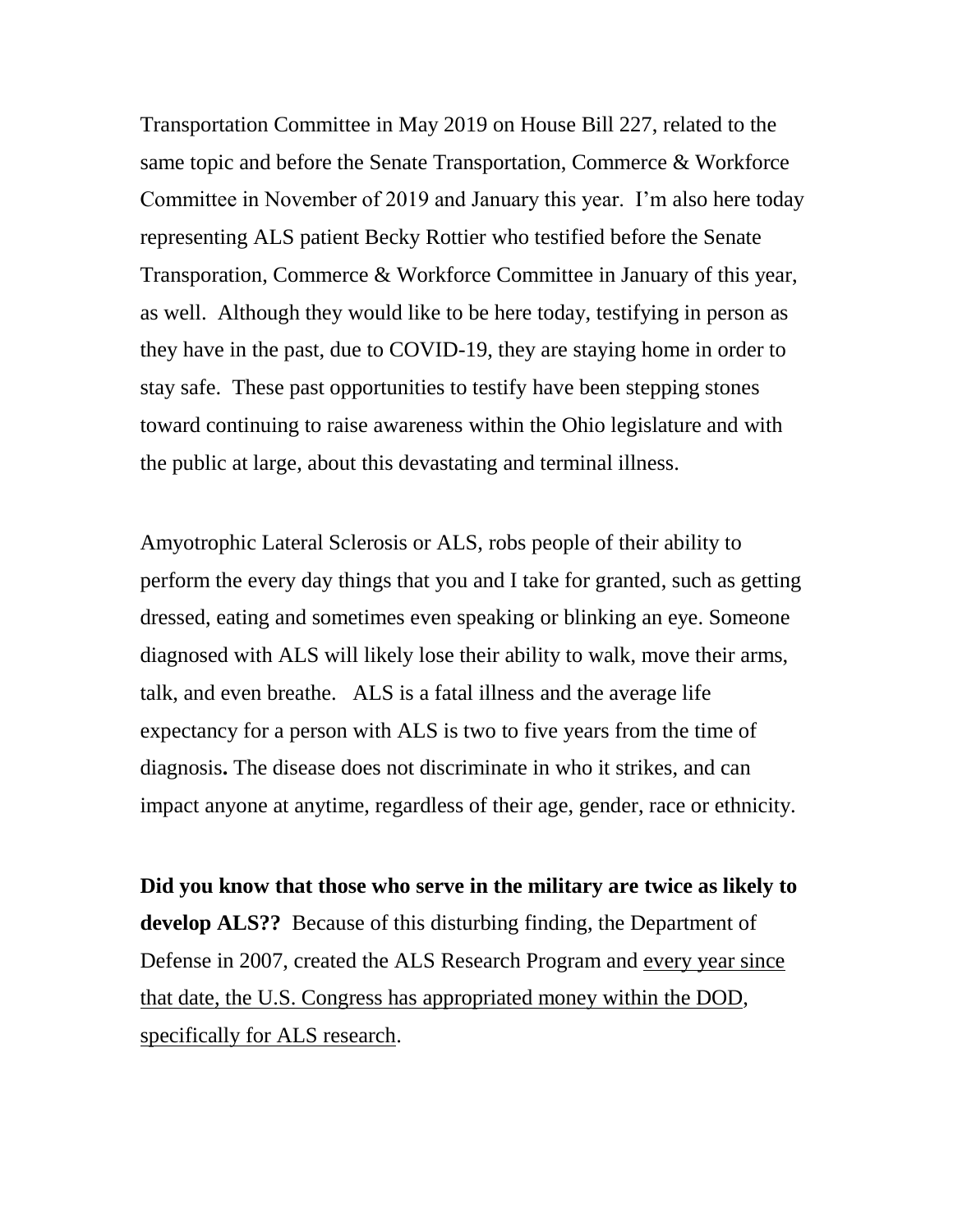Thanksgiving of 1994, my family reluctantly accepted our own **"membership"** into the ALS community when my mother was diagnosed with Lou Gehrig's disease. Nine months later, I was ecstatic to learn that there was an organization that would help provide support, education and understanding – that was The ALS Association Central  $&$  Southern Ohio Chapter. I started attending the local support group in Columbus and **then**  only three months later - my mom's journey with ALS ended - she died just 12 months after being diagnosed.

## *The ALS Association Central & Southern Ohio Chapter and The ALS Association Northern Ohio Chapter*

The ALS Association's nationwide network of chapters - including two here in Ohio - provide patient services and support to the ALS community and all of that is done, **FREE OF CHARGE**. **We also do not bill for services nor do we receive any public support.** Simply put, through our free programs, we are able to offer a better quality of life, while those with ALS are living through this terrible illness. Our Chapters provide a wide range of services that may not otherwise be available to patients, their families, **or their** caregivers. Those services include case management by nurses and social workers, support & education groups, equipment loan programs, bereavement groups, children's programs, newsletters, home visits, and patient grants, among other services. In addition, both Chapters provide Chapter paid, credentialed healthcare professionals who help staff multidisciplinary ALS clinics at the Cleveland Clinic, the Louis Stokes VA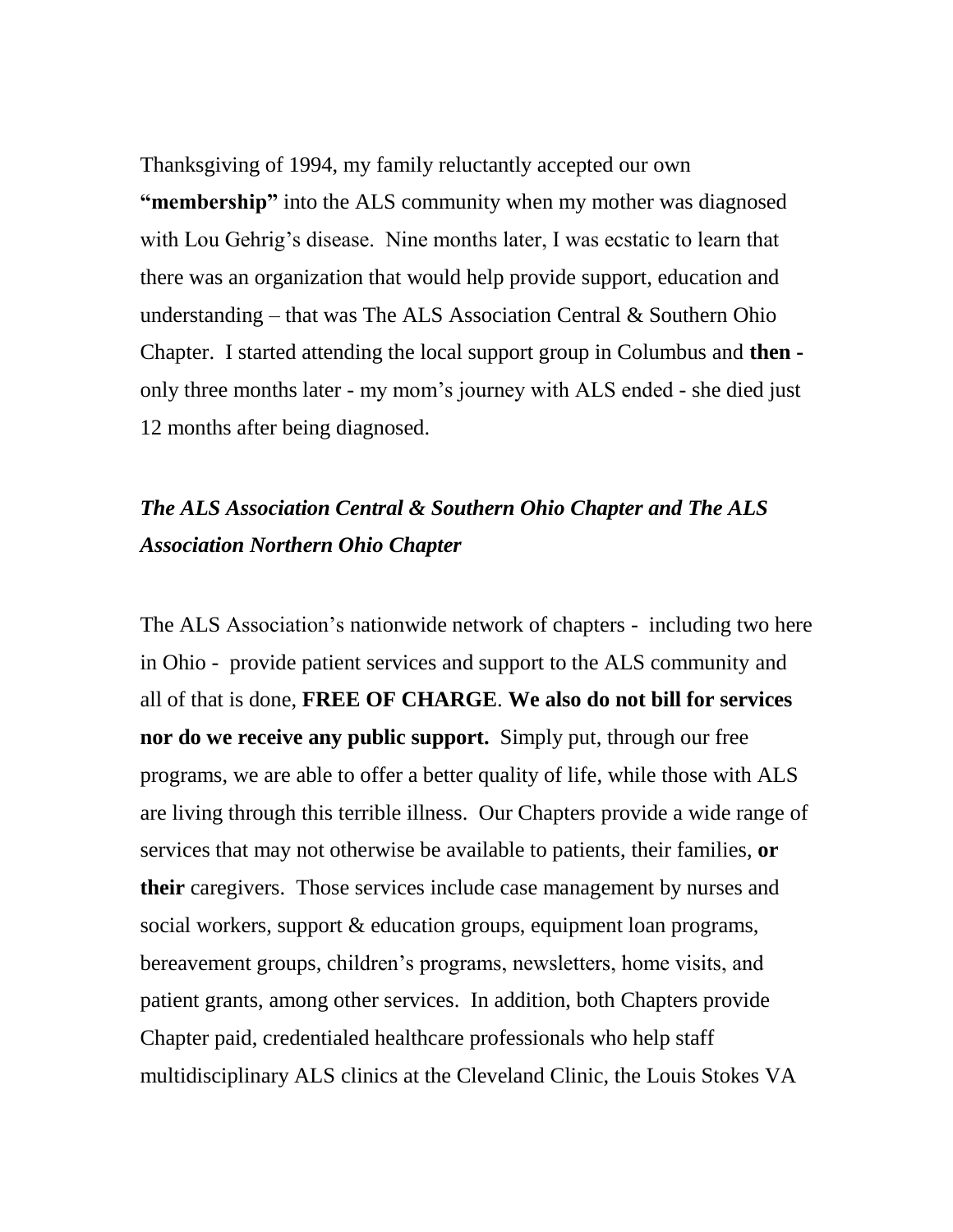Medical Center – both in Cleveland -- and the OhioHealth ALS Clinic, in Columbus. These 3 clinics are the only credentialed ALS Association Certified Treatment Centers of Excellence in the state. All of these programs are **tangible** and **provide improved quality of life** at a time when they are desperately needed.

#### *Yankees Great, Lou Gehrig – 80th Anniversary*

July the  $4<sup>th</sup>$ , 2020, will be the 81st anniversary of Yankees great Lou Gehrig's farewell speech. Gehrig was diagnosed with ALS on June 19<sup>th</sup>, 1939 – on his 36th birthday and died of ALS, two short years later, **yet there is still no known cause…, cure…. or effective treatment for this disease.**

#### *ALS License Plate Design*

If this legislation is signed into law, the design of the ALS Awareness Plate will be a Sunflower, imagined by ALS patient Shirley Schmelzle and designed by Haley Porst, in an effort to unite the ALS Community. The sunflower is a symbol of strength, grace and dignity. When in clusters, the flowers support each other, allowing for growth in a multitude of shapes, sizes and colors. This diversity represents the people fighting this disease and reminds us to always have hope. Shirley was a friend of our Chapters who received our services and passed away, still fighting for ALS, on January, 2016.

By supporting Senate Bill 163, you will be making a tangible difference in the lives of people like Dennis Ursetti, Shelly Few, Becky Rottier and so